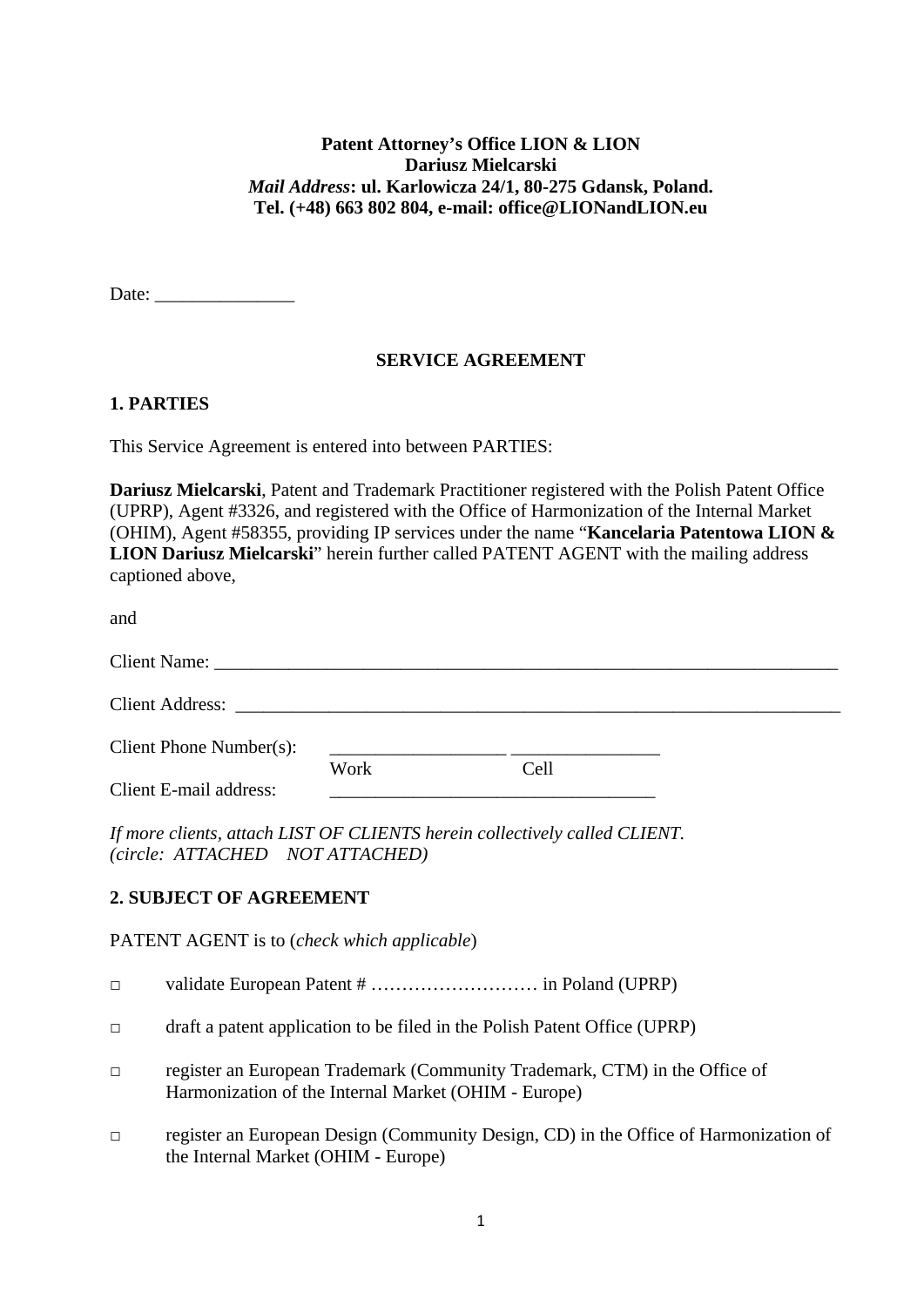□ …………………………………………………………………………………………

for the CLIENT's invention/trademark/design\*, and to fill out all forms necessary to file the validation/patent application/trademark/design\* in the UPRP/OHIM\*.

CLIENT is to timely present an overall explanation, drawings, and documents necessary to draft/file said validation/patent application/trademark/design\*, and timely pay all necessary fees as set forth below.

# **3. PERSONAL RESPONSIBILITIES OF PARTIES**

PATENT AGENT shall have the primary responsibility for seeing that CLIENT's consulting needs for the above specified subject are met, as well as for filing the required documents in the appropriate Patent Office (UPRP/OHIM), though cannot guarantee the issuance of patent for given invention, since only the appropriate Patent Office makes this decision.

CLIENT shall have the primary responsibility for timely disclosing all known information regarding similar prior inventions, patents, printed publications, the prior use, sale, public knowledge of his (her, their) invention, producing all necessary documents, drawings, explaining all aspects of his (her, their) invention/trademark/design\* subject to this Agreement.

## **4. FEES**

CLIENT and PATENT AGENT agree for a fee of *\_\_\_\_\_\_\_\_\_\_\_\_\_\_\_\_\_\_\_* for the above specified services to be paid to PATENT AGENT by CLIENT.

The fee for the above specified services constitute the **agreed Fee**. When the application is ready to be filed in the UPRP/OHIM, CLIENT must pay the current official filing fees. CLIENT also pays for the postage and other additional expenses for the application preparation, unless agreed otherwise.

# **5. TIMING**

The projected *Start Date:* when all necessary documentation is provided and the fee as specified below is paid

*Completion Date: \_\_\_\_\_\_\_\_\_\_\_\_\_\_\_\_\_.* 

# **6. BILLING AND PAYMENTS ORDER**

Before proceeding with the CLIENT's work, PATENT AGENT requires a Deposit of a retainer equal to  $\%$  of the agreed Fee set forth above made by an electronic money transfer to the account: Iban: PL44 1140 2004 0000 3602 3256 0560, Big/Swift: BREXPLPWMBK (the bank transfer fee is to be paid by CLIENT). The necessary official filing fee and other charges, if applicable, will be due when the patent application/trademark/design\* is ready for filing.

#### **7. COMMITMENT**

PATENT AGENT will make every effort to deliver value in his services. CLIENT is encouraged to discuss any questions regarding PATENT AGENT's work. By signing this Service Agreement,